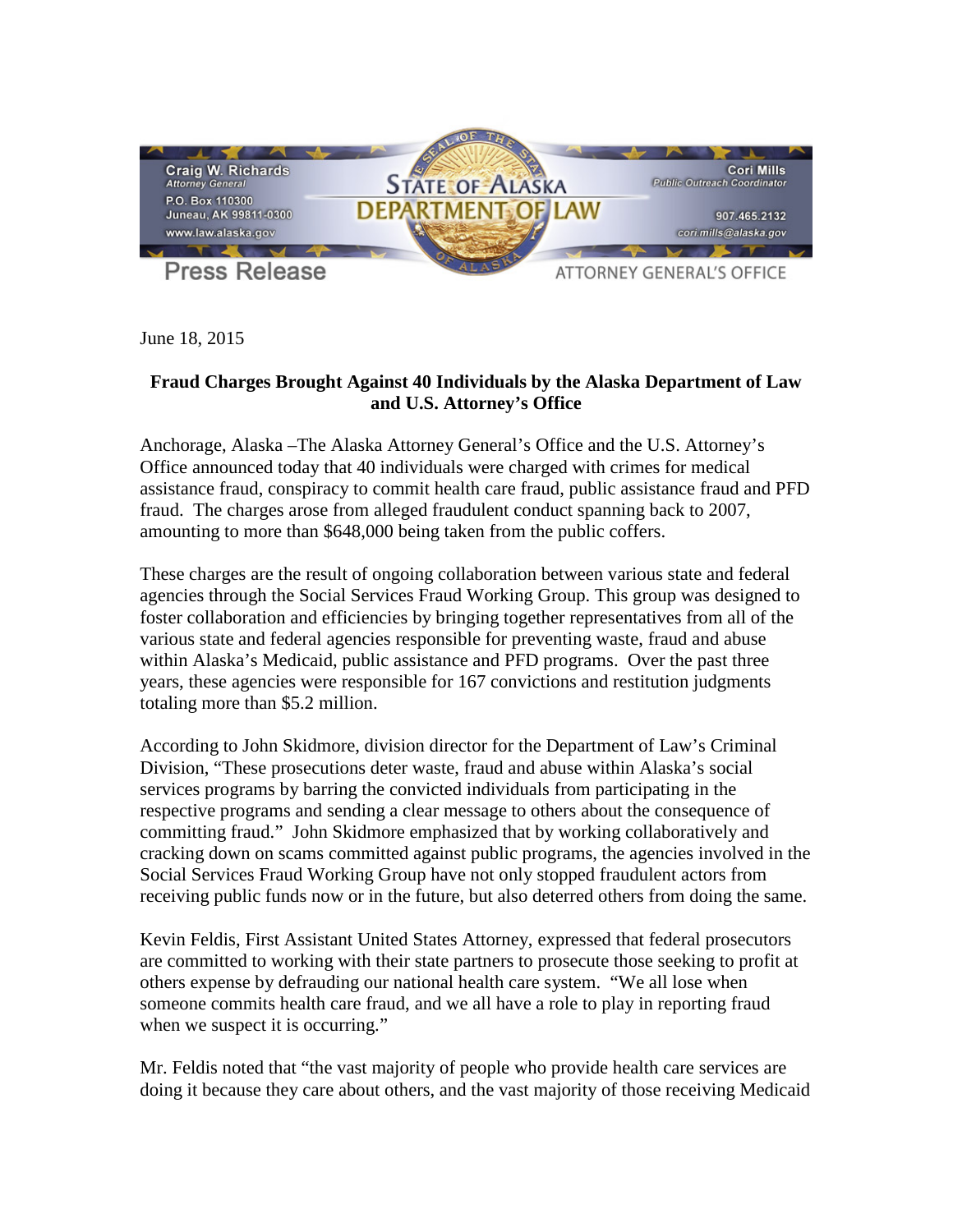benefits are being greatly helped, but we must aggressively prosecute those few whose selfish acts of fraud threaten to undermine the entire system." Mr. Feldis also pointed out that "health care fraud costs us all money, in addition to often hurting individuals who do not receive the medical care they truly need. It is completely appropriate that the state and federal governments are working together here in Alaska, and throughout the country, to stop these crimes."

"The OIG will continue to work with the Medicaid Fraud Control Unit, the U.S. Attorney's Office, and other state and federal law enforcement agencies to bring justice to those who commit Medicaid and Medicare fraud. Putting personal profit and financial gain before patients, as we have seen in these charges, will not be tolerated," stated Chris Schrank the Assistant Special Agent in Charge for the Department of Health and Human Services, Office of Inspector General (OIG). The OIG, in working with the U.S. Attorney's Office, has sent a Special Assistant United States Attorney to the District of Alaska to assist with health care fraud prosecutions.

The Alaska Department of Health and Social Services remains in constant communication with the Medicaid Fraud Control Unit and federal agencies to ensure bad actors are stopped as quickly as possible. "DHSS is proud to be a part of the successful Alaska Medicaid Fraud Control Unit. Together with our agency partners, we work to ensure that the highest percentage of Medicaid dollars provide necessary medical services to Alaskans," said Duane Mayes, director of the Division of Senior and Disabilities Services.

In some circumstances, it's not just the public coffers that are impacted. Medicaid and public assistance fraud result in real harm to the care recipients. For example, Sandy and Maurice Marulanda were both convicted in the spring of 2013 for endangering the welfare of a vulnerable adult. The convictions resulted from the failure by both individuals to care for a Medicaid recipient that suffered from diabetes. The recipient was found to be living in unsanitary conditions and ultimately suffered the loss of two toes due to his diabetes and poor physical condition. The Marulandas billed Medicaid for providing PCA services to the recipient, but in reality, were not providing any care.

The specific charges of fraud being brought this week are detailed below.

### Medicaid Fraud

The State and federal investigations into medical assistance fraud were initiated based on referrals from the Department of Health and Social Services into fraudulent Medicaid billing by personal care attendants (PCAs). PCAs are home based health care providers that Medicaid pays to provide services of daily living to Medicaid recipients, which will allow recipients to stay in their home as opposed to an assisted living facility.

According to the charging documents, the State's investigation uncovered a number of fraudulent schemes being committed by PCAs working for eight different agencies that resulted in Medicaid paying for PCA services that were not provided. The alleged schemes included conduct such as billing Medicaid for PCA services while the provider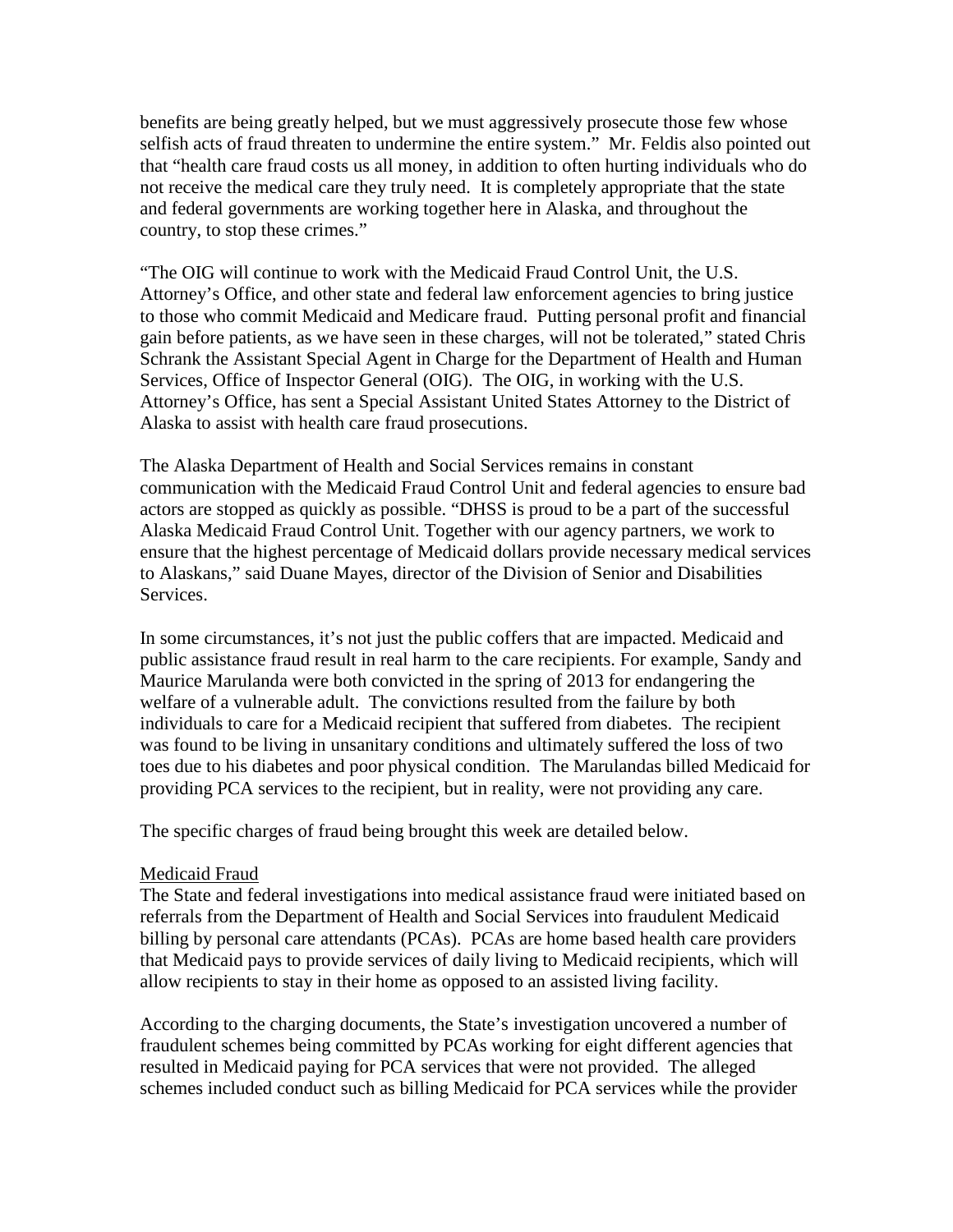or recipient was traveling out of the country or incarcerated, double billing for services allegedly provided simultaneously, or billing Medicaid while actually working for a private employer at the same time.

The State's charging documents allege that the 28 charged cases resulted in Medicaid paying over \$563,000 for fraudulently billed PCA services. As a result of the State and federal charges, DHSS issued a Notice of Immediate Suspension of Medicaid Payments on June 18, 2015. Payment suspensions will remain in effect pending the outcome of the charges levied against each of the PCAs.

### Conspiracy to Commit Health Care Fraud

The United States Attorney's Office announced that five Anchorage, Alaska residents, Juana Pascual Soriano 58, Priscilla Morales Jiminez 24, Francisco E Ciriaco Paredes 32, Taunis Soto Jiminez 44, and Julio DeLa Cruz 51, were charged with conspiracy to commit health care fraud. Soriano, Jiminez, Paredes and Jiminez all worked as personal care assistants allegedly providing care to four recipients who were related to DeLa Cruz. DeLa Cruz signed off on many of the timesheets on behalf of the recipients fraudulently attesting that the PCA services were provided at times when either the PCA or recipients were traveling internationally. In total, these five defendants allegedly submitted fraudulent claims for at least \$67,000 for PCA services that were not rendered due to knowing misrepresentations.

### Public Assistance and PFD Fraud

The Attorney General's Office also announced today that seven individuals were charged with public assistance fraud and permanent dividend fund (PFD) fraud. The charging documents filed allege that the public assistance fraud totaled \$84,818 and the PFD fraud involved a Lt. Commander in the United States Coast Guard that falsified his military records in order to qualify for the PFD.

The information filed against each defendant is only a charging document and is not evidence of guilt. A defendant is presumed innocent and is entitled to a trial at which time the government must prove guilt beyond a reasonable doubt.

The following state and federal agencies collaborated on the investigations: the Medicaid Fraud Control Unit; the Department of Health and Social Services; the Department of Revenue Criminal Investigations Unit; the Department of Health and Human Services, Office of Inspector General; the Social Security Administration; the Federal Bureau of Investigation; and Immigration and Customs Enforcement, Homeland Security Investigations.

For more information on the charges announced today please contact: John Skidmore, Criminal Division Director at (907) 269-6379, or Kevin Feldis, First Assistant United States Attorney at (907) 271-3392.

The charges filed by the Medicaid Fraud Control Unit can be found on the MFCU website at [http://www.law.alaska.gov/department/criminal/mfcu.html.](http://www.law.alaska.gov/department/criminal/mfcu.html)